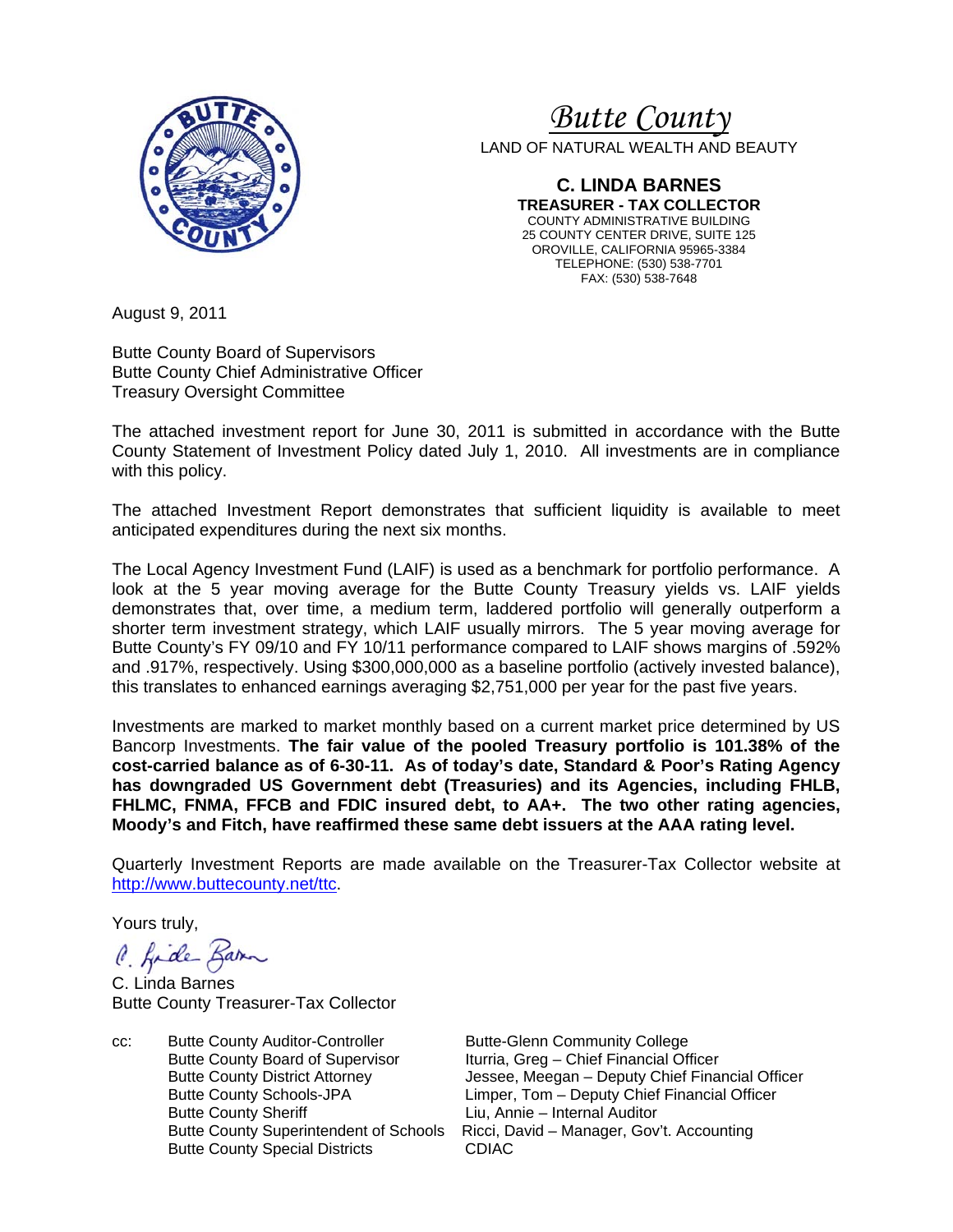

*Butte County* LAND OF NATURAL WEALTH AND BEAUTY

> **C. LINDA BARNES TREASURER - TAX COLLECTOR**  COUNTY ADMINISTRATIVE BUILDING 25 COUNTY CENTER DRIVE, SUITE 125 OROVILLE, CALIFORNIA 95965-3384 TELEPHONE: (530) 538-7701 FAX: (530) 538-7648

## **Treasurer's Investment Report - Introduction**

The Butte County Treasurer's office manages investments on behalf of the County, various Trust and Agency Funds, School Districts and Special Districts within the County. "Pooling" deposits from local agencies and other participants is in the public interest because banking and investment activities are consolidated, thereby reducing duplication, achieving economies of scale and carrying out coherent investment strategies. Butte County's portfolio management is an active management strategy in that a broad range of market analysis techniques, investment options, and cash management tools are employed in making investment decisions. The medium term, laddered maturity portfolio allows participants to benefit from higher earnings than might otherwise be possible. The objective of this strategy is to obtain the highest return feasible, consistent with a high degree of safety of principal and the level of liquidity necessary to meet the needs of the County and agencies participating in the Treasury. Earnings on the pooled investments are paid quarterly on a pro-rata basis to pool participants.

The Treasurer's Investment Report is designed to provide specific and general investment information to pool participants and to interested members of the public. The cover letter indicates our compliance with the Butte County Treasurer's Statement of Investment Policy, identifies U.S. Bank as the source of the market value of investments held in the investment pool, and states our ability to meet estimated liquidity needs for the next six months.

The cover letter also compares the portfolio yield and that of the State Treasurer on a five-year rolling average basis, which serves to effectively demonstrate the bottom line in terms of enhanced earnings to pool participants. The Butte County Pooled Treasury Portfolio's medium term, laddered investment strategy outperformed the State of California's Local Agency Investment Fund (LAIF) in Fiscal Year (FY 09/10 by a margin of 2.202% and by 1.796% in FY 10/11.\* Market conditions (lowering interest rates) allowed the portfolio to significantly outperform LAIF in three of the past five years. In a rising market, the portfolio's yield will more closely approximate that of LAIF and may drop below LAIF's yield, from time to time. A look at the 5 year moving average for the Butte County Treasury yields vs. LAIF yields demonstrates that, over time, a medium term, laddered portfolio will generally outperform a shorter term investment strategy, which LAIF usually mirrors. The 5 year moving average for Butte County's FY 09/10 and FY 10/11 performance compared to LAIF shows margins of .592% and .917%, respectively.\* Looking at a ten year average, the portfolio exceeded LAIF's yields by a healthy 1.305%.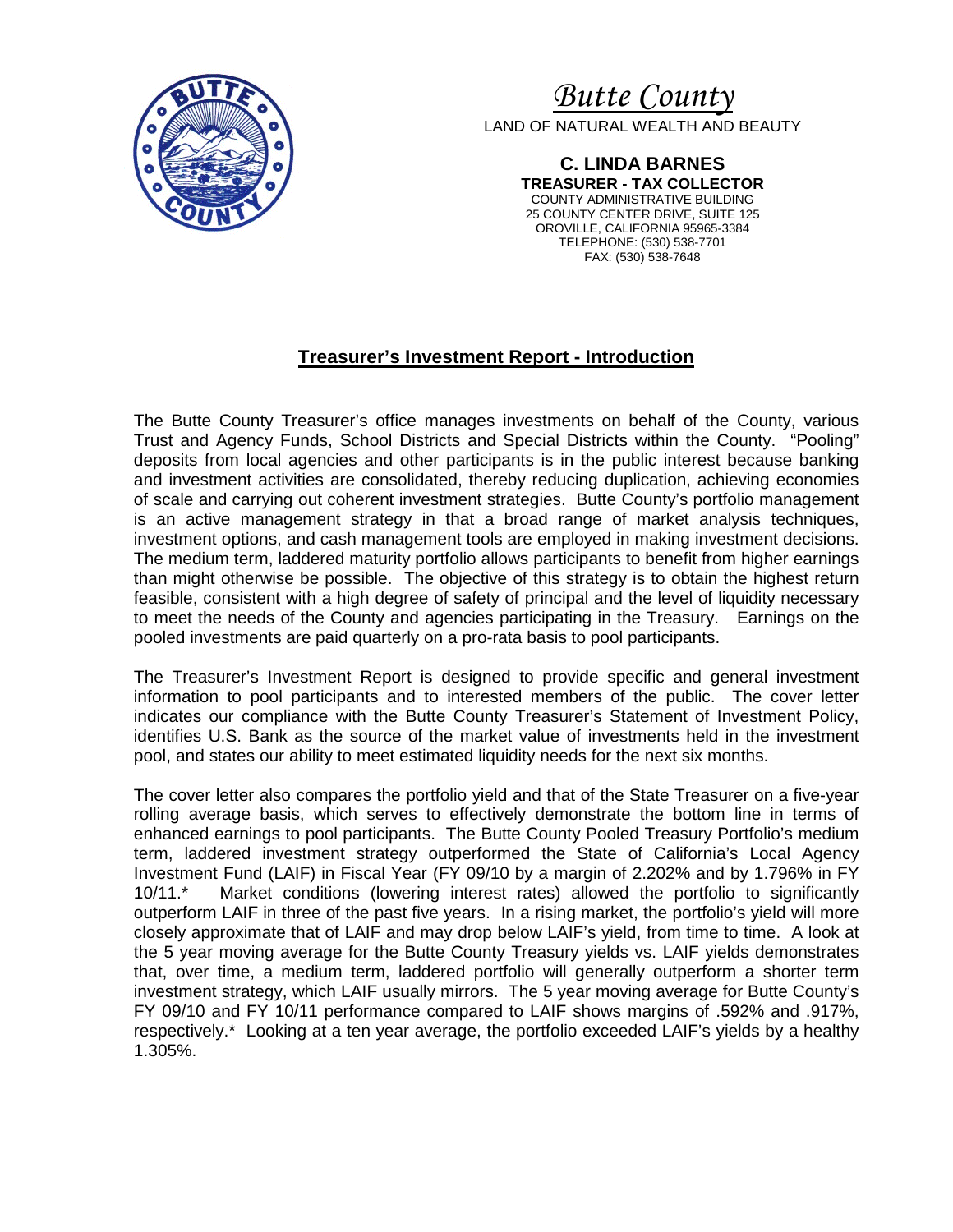Page 1 of the Investment Report shows the portfolio balance (separately identifying the actively managed portfolio), the average number of days to maturity and the yield to maturity for the investments held by the pool. The balances invested are shown in three different ways: Par Value (the value at maturity of the instrument), Fair Value (the value if sold on the date of the report) and Cost Carried (the amount paid for the investment, amortized to reach Par Value by maturity). The difference between the fair value of the investments and the cost carried is considered to be "unrealized" gain or loss. A gain or loss is only realized if a security is sold prior to maturity (T-Bills, Agency Notes and Commercial Paper are redeemed at a preestablished Par Value at maturity). It is important to note that the Butte County Pooled Treasury typically uses a "buy and hold" investment strategy. Cash flow and liquidity needs are carefully analyzed prior to making investments to ensure liquidity needs are met. The bottom portion of page 1 indicates the ability of the pool to meet projected cash flow requirements for the next six months. Please note, however, that the projected and actual results will vary, sometimes materially, because events and circumstances do not always occur as predicted.

School Bond Proceeds and, if appropriate, Tax and Revenue Anticipation Notes (TRAN) proceeds are separately accounted for in the report, and are invested in the State Treasurer's Local Agency Investment Fund (LAIF) or other securities as deemed appropriate. Note that the annual portfolio yields quoted (the yield method used is "weighted yield to maturity") exclude separately invested Bond and TRAN proceeds, as well as investments managed by Trustees, as they are not part of the actively managed portfolio. Investments of School Bond Proceeds are detailed on page 2 of the report, and investments managed by outside Trustees as part of financing agreements are detailed on page 3.

Page 4 of the Report contains chart information that is very helpful in providing a quick overview of the diversification of the portfolio by type of instrument and maturity ranges. Included is a chart showing the Treasury Portfolio balance fluctuations from 2003 through the current month (Investments Managed by Trustees, TRAN and Bond proceeds are not included in the charted information). An analysis of this chart clearly demonstrates that the Treasury maintains a stable average balance of approximately \$275,000,000, which supports the philosophy of medium term investment of funds not anticipated to be drawn upon to meet ongoing liquidity needs. Page 5 provides a listing of specific investment instruments (listed in order of maturity date), credit ratings, purchase and maturity dates, balances invested and yields obtained.

The Treasury Oversight Committee and the Board of Supervisors receive the Treasurer's Investment Report on a quarterly basis. The Treasury Oversight Committee was established in April of 2000 in accordance with California Government Codes 27131 through 27137 and serves to ensure that representatives of pool participants are involved in the oversight of the Butte County Treasury pooled investment portfolio.

Questions regarding the Investment Report may be directed to Peggy Moak, Assistant Treasurer-Tax Collector (Treasury), at 530-538-7443, or pmoak@buttecounty.net.

The margins quoted represent the difference between the annual yields of the Butte County Pooled Treasury Investment Portfolio and the Local Agency Investment Fund.

\_\_\_\_\_\_\_\_\_\_\_\_\_\_\_\_\_\_\_\_\_\_\_\_\_\_\_\_\_\_\_\_\_\_\_\_\_\_\_\_\_\_\_\_\_\_\_\_\_\_\_\_\_\_\_\_\_\_\_\_\_\_\_\_\_\_\_\_\_\_\_\_\_\_\_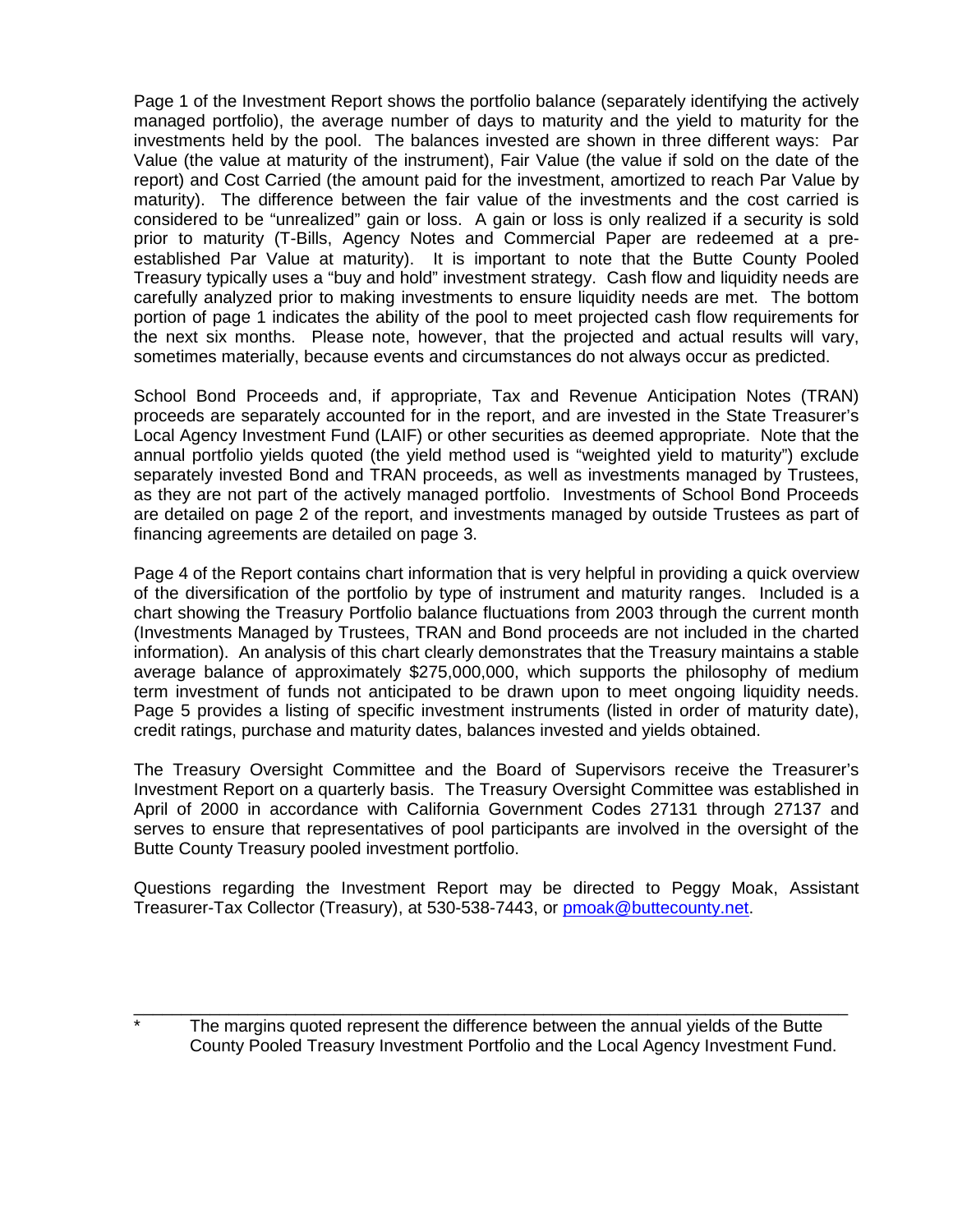

#### **Fair Value as of 6/30/11\* Butte County Pooled Treasury**

| Investment                                        |          | <b>Cost Carried (CC)</b>   |          | Fair Value (FV)            | Percentage (FV/CC)           |  |
|---------------------------------------------------|----------|----------------------------|----------|----------------------------|------------------------------|--|
| LAIF                                              |          | 68,530,334.56              | \$       | 68,638,370.58              | 100.1576470%                 |  |
| CalTrust                                          | \$       | 3,957.02                   | \$       | 3,957.02                   | 100.0000000%                 |  |
| Rabobank                                          | \$       | 20,025,503.74              | \$       | 20,025,503.74              | 100.0000000%                 |  |
| <b>Bank CDs</b>                                   | \$       | 500,000.00                 | \$       | 500,000.00                 | 100.0000000%                 |  |
| Negotiable CDs                                    | \$       | 750,000.00                 | \$       | 750,000.00                 | 100.0000000%                 |  |
| <b>Federal Agency Notes</b>                       |          | 251,223,106.50             |          | 256,352,661.10             | 102.0418323%                 |  |
| <b>FDIC Insured Medium Term Notes</b>             | \$       | 10,009,507.19              | \$       | 10,271,600.00              | 102.6184387%                 |  |
| School Bonds<br>LAIF                              |          | 27,259,763.15              | \$       | 27,302,737.35              | 100.1576470%                 |  |
| <b>Federal Agency Notes</b>                       | \$       | 2,711,869.96               | \$       | 2,750,630.40               | 101.4292883%                 |  |
| Money Market Funds                                | \$       | 24,531.91                  | \$       | 24,531.91                  | 100.0000000%                 |  |
| Investments under Mgmt of Trustees<br>LAIF        |          | 4,339,605.13               | \$       | 4,346,446.39               | 100.1576470%                 |  |
| <b>Federal Agency Notes</b>                       | \$       | 1,615,962.04               | \$       | 1,628,023.88               | 100.7464185%                 |  |
| Money Market Funds                                | \$       | 2,521,328.03               | \$       | 2,521,328.03               | 100.0000000%                 |  |
| Umpqua Bank-Workers' Comp Admin                   | \$       | 117,305.34                 | \$       | 117,305.34                 | 100.0000000%                 |  |
| Cash on Hand<br>US Bank Checking Accounts<br>Cash | \$<br>\$ | 16,109,979.23<br>54,587.74 | \$<br>\$ | 16,109,979.23<br>54,587.74 | 100.0000000%<br>100.0000000% |  |
| <b>TOTAL</b>                                      | \$       | 405,797,341.54             | \$       | 411,397,662.70             | 101.3800783%                 |  |

# **101.38%**

**\* The fair value of the pooled Treasury portfolio, including cash on hand, is 101.38% of the cost-carried balance as of 6-30-11.**

(Please refer to attached **"Treasurer's Investment Report - Introduction"** for additional perspective)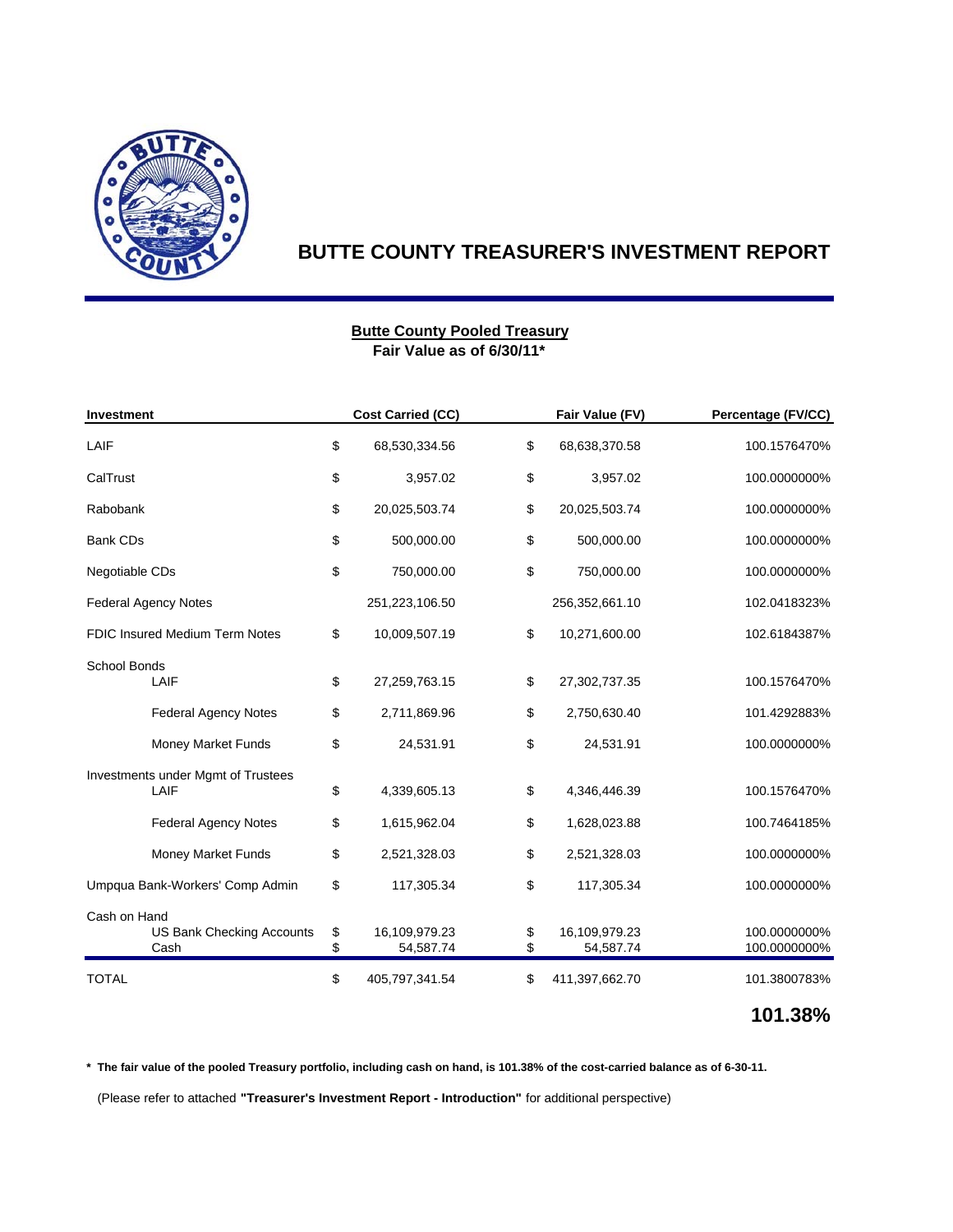

|  | June 30, 2011 |
|--|---------------|
|--|---------------|

|                                                                                                                                                     | <b>YIELD TO</b>  | <b>WEIGHTED AVERAGE</b>          |                                    |                                                         |                                    |
|-----------------------------------------------------------------------------------------------------------------------------------------------------|------------------|----------------------------------|------------------------------------|---------------------------------------------------------|------------------------------------|
| <b>ACTIVELY MANAGED PORTFOLIO:</b>                                                                                                                  | <b>MATURITY</b>  | <b>MATURITY (DAYS)*</b>          | <b>PAR VALUE</b>                   | <b>FAIR VALUE</b>                                       | <b>COST CARRIED</b>                |
| <b>LOCAL AGENCY INVESTMENT FUND (LAIF)</b>                                                                                                          | 0.480%           | 1                                | 68,530,334.56                      | 68,638,370.58                                           | 68,530,334.56                      |
| <b>CALTRUST</b>                                                                                                                                     | 0.535%           | 1                                | 3,957.02                           | 3,957.02                                                | 3,957.02                           |
| <b>BANK MONEY MARKET (COLLATERALIZED)</b>                                                                                                           | 0.560%           | 1                                | 20,025,503.74                      | 20,025,503.74                                           | 20,025,503.74                      |
| <b>COMMERCIAL PAPER**</b>                                                                                                                           |                  |                                  | 0.00                               | 0.00                                                    | 0.00                               |
| <b>FDIC CORPORATE NOTES**</b>                                                                                                                       | 3.024%           | 350                              | 10,000,000.00                      | 10,271,600.00                                           | 10,009,507.19                      |
| <b>NEGOTIABLE CDS**</b>                                                                                                                             | 1.533%           | 1,080                            | 750,000.00                         | 750,000.00                                              | 750,000.00                         |
| <b>CERTIFICATES OF DEPOSIT</b><br><b>FEDERAL AGENCY NOTES**</b>                                                                                     | 4.850%<br>2.718% | 299<br>1,080                     | 500,000.00<br>250,600,000.00       | 500,000.00<br>256,352,661.10                            | 500,000.00                         |
|                                                                                                                                                     |                  |                                  |                                    |                                                         | 251,223,106.50                     |
| <b>TOTAL ACTIVELY MANAGED PORTFOLIO:</b>                                                                                                            | 2.168%           | 786                              | 350,409,795.32<br>356,542,092.44   |                                                         | 351,042,409.01                     |
| <b>INVESTMENT OF NOTE/BOND PROCEEDS AND OPERATING CASH</b><br><b>SCHOOL BOND PROCEEDS</b> (see page 2 for details)                                  |                  |                                  | 29,984,295.06                      | 30,077,899.66                                           | 29,996,165.02                      |
| <b>OPERATING ACCOUNTS</b><br>US BANK CHECKING ACCOUNT DEPOSITS<br><b>OPERATING CASH</b><br><b>OTHER</b>                                             |                  |                                  | 16,109,979.23<br>54,587.74<br>0.00 | 16,109,979.23<br>54,587.74<br>0.00                      | 16,109,979.23<br>54,587.74<br>0.00 |
| <b>TOTAL TREASURER'S FUND LEDGER BALANCE:</b>                                                                                                       |                  | 396,558,657.35                   | 402,784,559.07                     | 397,203,141.00                                          |                                    |
| <b>INVESTMENTS UNDER MANAGEMENT OF TRUSTEES</b> (see page 3 for details)                                                                            |                  | 8,580,238.50                     | 8,613,103.64                       | 8,594,200.54                                            |                                    |
|                                                                                                                                                     |                  |                                  | <b>PAR VALUE</b>                   | <b>FAIR VALUE</b>                                       | <b>COST CARRIED</b>                |
| <b>TOTAL CASH AND INVESTMENTS:</b>                                                                                                                  |                  |                                  | 405,138,895.85                     | 411,397,662.70                                          | 405,797,341.54                     |
|                                                                                                                                                     |                  | SIX MONTH LIQUIDITY PROJECTIONS  |                                    |                                                         |                                    |
| Estimated Cash Receipts for Next Six Months<br><b>Estimated Disbursements for Next Six Months</b><br>Estimated Net Cash Flow for Next Six Months*** |                  |                                  |                                    | 442,231,625<br>(459, 346, 718)<br>$(17, 115, 093)$ (A1) |                                    |
| Contingency Cashflow Needs (based on potential State budget shortfall)                                                                              |                  | $(30,000,000)$ $(A2)$            |                                    |                                                         |                                    |
| <b>Securities Maturing</b><br>Local Agency Investment Fund / Cal Trust / MMF (includes TRAN)                                                        |                  | 44,000,000 (B)<br>88,559,795 (C) |                                    |                                                         |                                    |
| Total Liquidity for Next Six Months                                                                                                                 |                  |                                  | 85,444,702 (A+B+C)                 |                                                         |                                    |
| Estimated Cash Available for Long Term Investment<br>Remaining Available Liquidity                                                                  |                  | (30,000,000)<br>55,444,702       |                                    |                                                         |                                    |

**Total Par Value of actively managed investments maturing in less than 12 months: 135,059,795 Total Par Value of actively managed investments maturing in more than 12 months: 215,350,000**

\* Actual Weighted Average Maturity will be shorter, and actual dollar amount of investments maturing in less than 12 months will be higher than stated, due to call features on investments<br>\*\* See page 5 for detailed list of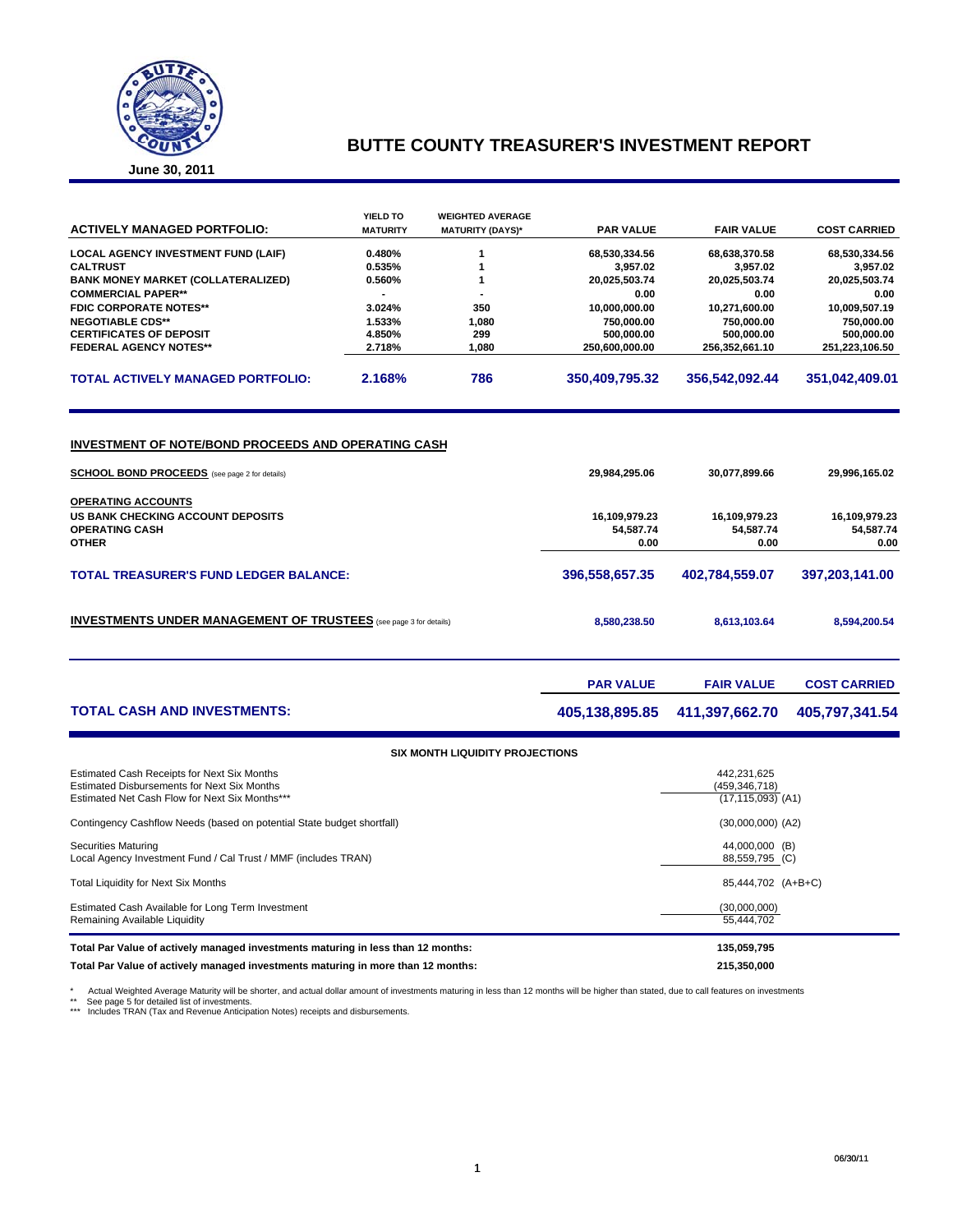#### **INVESTMENT OF SCHOOL BOND PROCEEDS**

**June 30, 2011**

| <b>BOND/NOTE DESCRIPTION</b>                                                                                                                                                                                                                                                                                                                     | <b>INVESTMENT</b><br><b>TYPE</b>              | <b>MATURITY</b><br><b>DATE</b> | <b>DESCRIPTION</b>                              | <b>ANNUAL</b><br>YIELD*                                  | <b>PAR</b><br><b>VALUE</b>                                                                          | <b>FAIR</b><br><b>VALUE</b>                                                                         | <b>COST</b><br><b>CARRIED</b>                                                                       |
|--------------------------------------------------------------------------------------------------------------------------------------------------------------------------------------------------------------------------------------------------------------------------------------------------------------------------------------------------|-----------------------------------------------|--------------------------------|-------------------------------------------------|----------------------------------------------------------|-----------------------------------------------------------------------------------------------------|-----------------------------------------------------------------------------------------------------|-----------------------------------------------------------------------------------------------------|
| <b>BONDS - LOCAL AGENCY INVESTMENT FUND (LAIF)</b><br><b>Chico Unified School District "A"</b><br><b>Chico Unified School District "B"</b><br><b>Chico Unified School District "B"</b><br><b>Paradise Unified School District "M"</b><br>Oroville Union High School District GO 2008<br>Butte/Glenn Comm College District "C"<br><b>SUBTOTAL</b> | LAIF BOND FUND                                |                                |                                                 | 0.480%<br>0.480%<br>0.480%<br>0.480%<br>0.480%<br>0.480% | 0.00<br>17,064,435.88<br>5,456,642.79<br>3,087,817.44<br>1,629,095.32<br>21.771.72<br>27,259,763.15 | 0.00<br>17,091,337.45<br>5.465.245.02<br>3,092,685.29<br>1,631,663.54<br>21.806.04<br>27,302,737.35 | 0.00<br>17,064,435.88<br>5,456,642.79<br>3,087,817.44<br>1,629,095.32<br>21,771.72<br>27,259,763.15 |
| <b>BONDS - WELLS FARGO BANK</b><br><b>WELLS FARGO BANK, TRUSTEE</b><br><b>Chico Unified School District "B"</b><br>Account # XXX1791<br><b>SUBTOTAL</b>                                                                                                                                                                                          | <b>Money Market</b><br><b>US Treas/Agency</b> | 12/14/12                       | Gov MM Mutual Fund<br><b>FHLB</b><br>#3133XVNT4 | 0.010%<br>1.530%                                         | 24.531.91<br>2,700,000.00<br>2,724,531.91<br><b>PAR</b><br><b>VALUE</b>                             | 24.531.91<br>2,750,630.40<br>2,775,162.31<br><b>FAIR</b><br><b>VALUE</b>                            | 24,531.91<br>2,711,869.96<br>2,736,401.87<br><b>COST</b><br><b>CARRIED</b>                          |
| <b>GRAND TOTAL</b>                                                                                                                                                                                                                                                                                                                               |                                               |                                |                                                 |                                                          | 29,984,295.06                                                                                       | 30,077,899.66                                                                                       | 29,996,165.02                                                                                       |

\* Yields quoted above are a snapshot per investment type. Actual yields earned on school bonds are calculated by the Treasurer's office and are a composite of investment earnings less Treasury costs.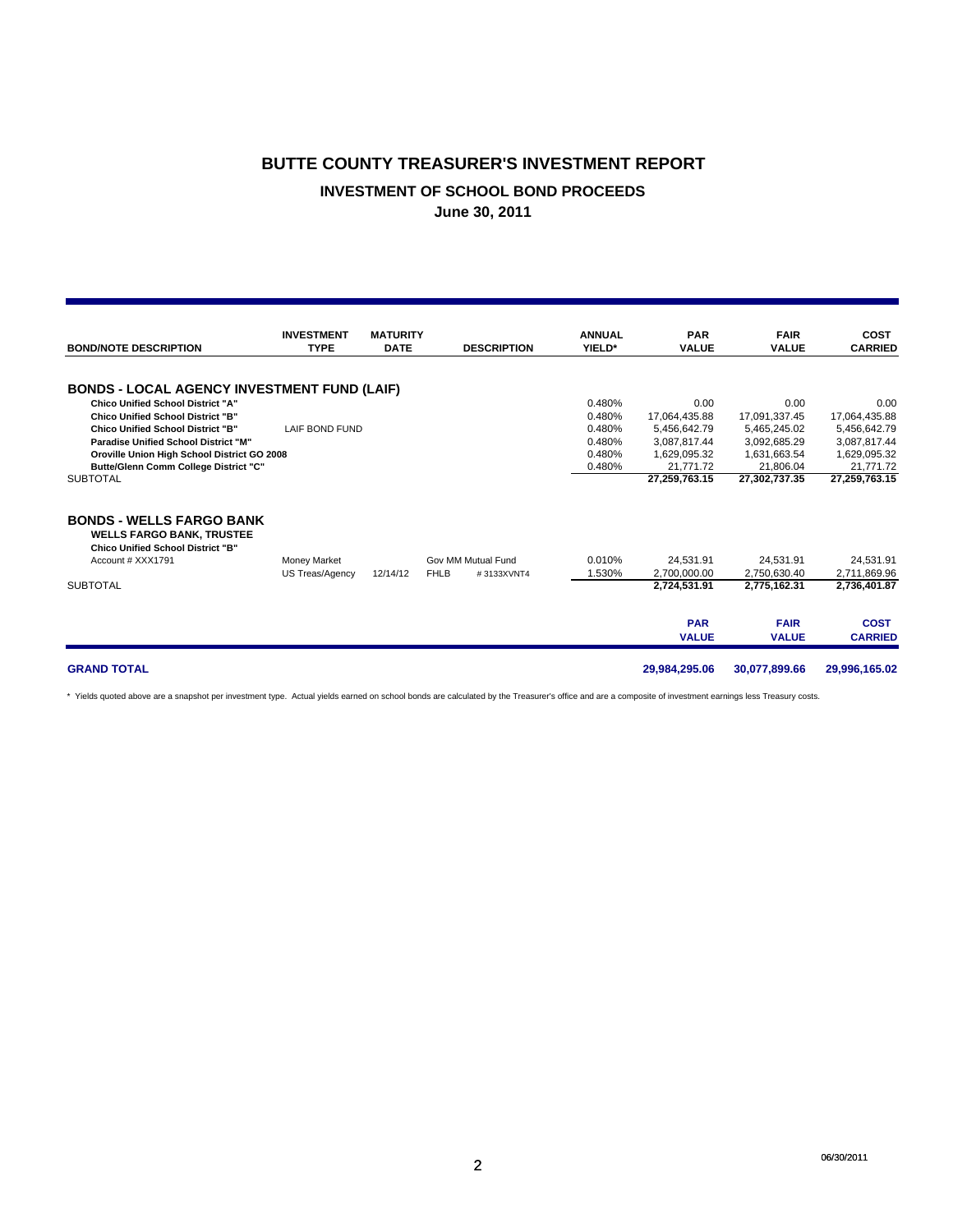## **BUTTE COUNTY TREASURER'S INVESTMENT REPORT INVESTMENTS UNDER MANAGEMENT OF TRUSTEES June 30, 2011**

|                                                 | <b>INVESTMENT</b>      | <b>MATURITY</b> |                              | <b>ANNUAL</b> | <b>PAR</b>   | <b>FAIR</b>  | <b>COST</b>    |
|-------------------------------------------------|------------------------|-----------------|------------------------------|---------------|--------------|--------------|----------------|
| <b>LOAN PROGRAM</b>                             | <b>TYPE</b>            | <b>DATE</b>     | <b>DESCRIPTION</b>           | <b>YIELD</b>  | <b>VALUE</b> | <b>VALUE</b> | <b>CARRIED</b> |
|                                                 |                        |                 |                              |               |              |              |                |
| <b>2003 REFUNDING COP</b>                       |                        |                 |                              |               |              |              |                |
| <b>U.S. BANK, TRUSTEE</b>                       |                        |                 |                              |               |              |              |                |
| Expense Fund #XXXX6106                          | Money Market           |                 | US Bank MMF 4                | 0.100%        | 12,481.74    | 12,481.74    | 12,481.74      |
| Reserve Fund #XXXX6101                          | Money Market           |                 | US Bank MMF 4                | 0.100%        | 51,139.50    | 51.139.50    | 51,139.50      |
|                                                 | <b>US Treas/Agency</b> | 10/18/13        | FHLB #3133XSAE8              | 2.820%        | 385,000.00   | 410,914.35   | 398,962.04     |
| Lease Payment #XXXX6100                         | Money Market           |                 | US Bank MMF 4                | 0.100%        | 399,931.15   | 399,931.15   | 399,931.15     |
| <b>SUBTOTAL</b>                                 |                        |                 |                              |               | 848,552.39   | 874,466.74   | 862,514.43     |
| <b>2004 PENSION OBLIGATION BONDS</b>            |                        |                 |                              |               |              |              |                |
| <b>WELLS FARGO BANK, TRUSTEE</b>                |                        |                 |                              |               |              |              |                |
| Series A Bond Fund # XXXX1106                   | Money Market           |                 | Gov MMF Service Fund #1752   | 0.039%        | 1,161.65     | 1.161.65     | 1,161.65       |
| Int. Rate Stabilization Fund # XXXX1109         | Money Market           |                 | Advantage Prime MM #1752     | 0.039%        | 196,484.63   | 196.484.63   | 196.484.63     |
|                                                 | Pooled Agency Funds    |                 | Local Agency Investment Fund | 0.480%        | 4,339,605.13 | 4,346,446.39 | 4,339,605.13   |
| Series B Interest Fund #XXXX1301                | Money Market           |                 | Advantage Prime MM #1752     | 0.039%        | 853,648.04   | 853,648.04   | 853,648.04     |
| <b>SUBTOTAL</b>                                 |                        |                 |                              |               | 5.390.899.45 | 5.397.740.71 | 5.390.899.45   |
| <b>2004 WORKERS' COMPENSATION</b>               |                        |                 |                              |               |              |              |                |
| YORK INSURANCE SERVICE GROUP                    |                        |                 |                              |               |              |              |                |
| - Claims Administrators                         |                        |                 |                              |               |              |              |                |
| Umpqua Bank #XXXX5374                           | <b>Commercial Bank</b> |                 | <b>Business Checking</b>     | 0.000%        | 117,305.34   | 117,305.34   | 117,305.34     |
| <b>SUBTOTAL</b>                                 |                        |                 |                              |               | 117.305.34   | 117.305.34   | 117,305.34     |
|                                                 |                        |                 |                              |               |              |              |                |
| 2006 COP - NEAL ROAD RECYCLING & WASTE FACILITY |                        |                 |                              |               |              |              |                |
| <b>WELLS FARGO BANK, TRUSTEE</b>                |                        |                 |                              |               |              |              |                |
| Certificate Reserve Fund #XXXX0800              | Money Market           |                 | Gov MMF Service Fund #743    | 0.011%        | 506.08       | 506.08       | 506.08         |
|                                                 | US Treas/Agency        | 01/07/13        | FFCB #31331J6T5              | 0.890%        | 1,217,000.00 | 1,217,109.53 | 1,217,000.00   |
| Base Rental Payment Fund #XXXX0801              | Money Market           |                 | Gov MMF Service Fund #743    | 0.011%        | 995.743.92   | 995.743.92   | 995.743.92     |
| Expense Fund #XXXX0802                          | Money Market           |                 | Gov MMF Service Fund #743    | 0.011%        | 10,231.32    | 10,231.32    | 10,231.32      |
| <b>SUBTOTAL</b>                                 |                        |                 |                              |               | 2,223,481.32 | 2,223,590.85 | 2,223,481.32   |
|                                                 |                        |                 |                              |               | <b>PAR</b>   | <b>FAIR</b>  | <b>COST</b>    |
|                                                 |                        |                 |                              |               | <b>VALUE</b> | <b>VALUE</b> | <b>CARRIED</b> |
| <b>GRAND TOTAL</b>                              |                        |                 |                              |               | 8,580,238.50 | 8,613,103.64 | 8,594,200.54   |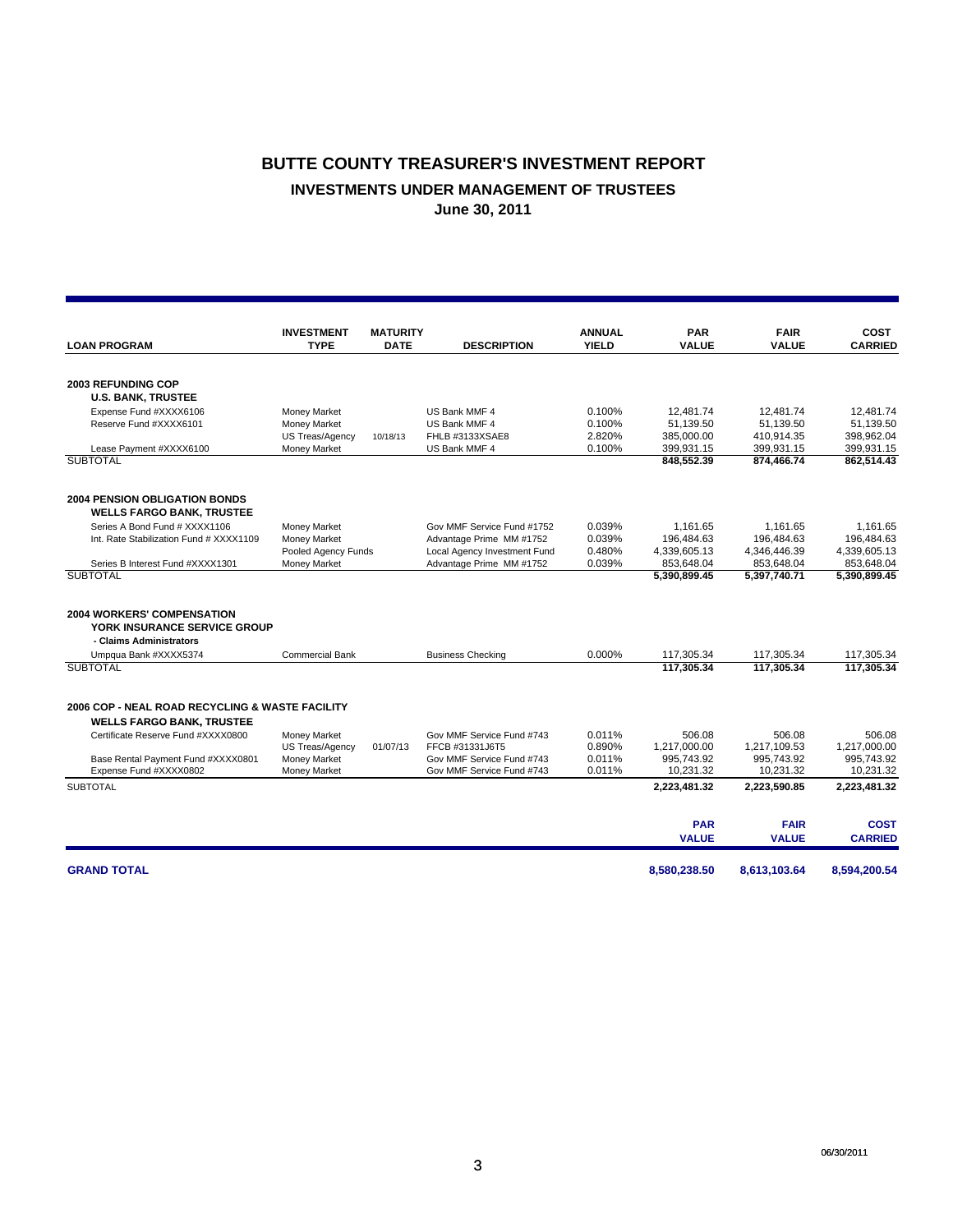**ACTIVELY MANAGED PORTFOLIO "AT-A-GLANCE"**

**June 30, 2011**



**\*\* This chart does not include deposits from TRAN, Bond Proceeds, or Investments under Management of Trustees.**

\$225,000,000 \$250,000,000

 **It is intended to demonstrate cash flow trends and establish a baseline for the portfolio, enabling medium term investments.**

2004

2003

JAN FEB MAR APR MAY JUN JUL AUG SEP OCT NOV DEC